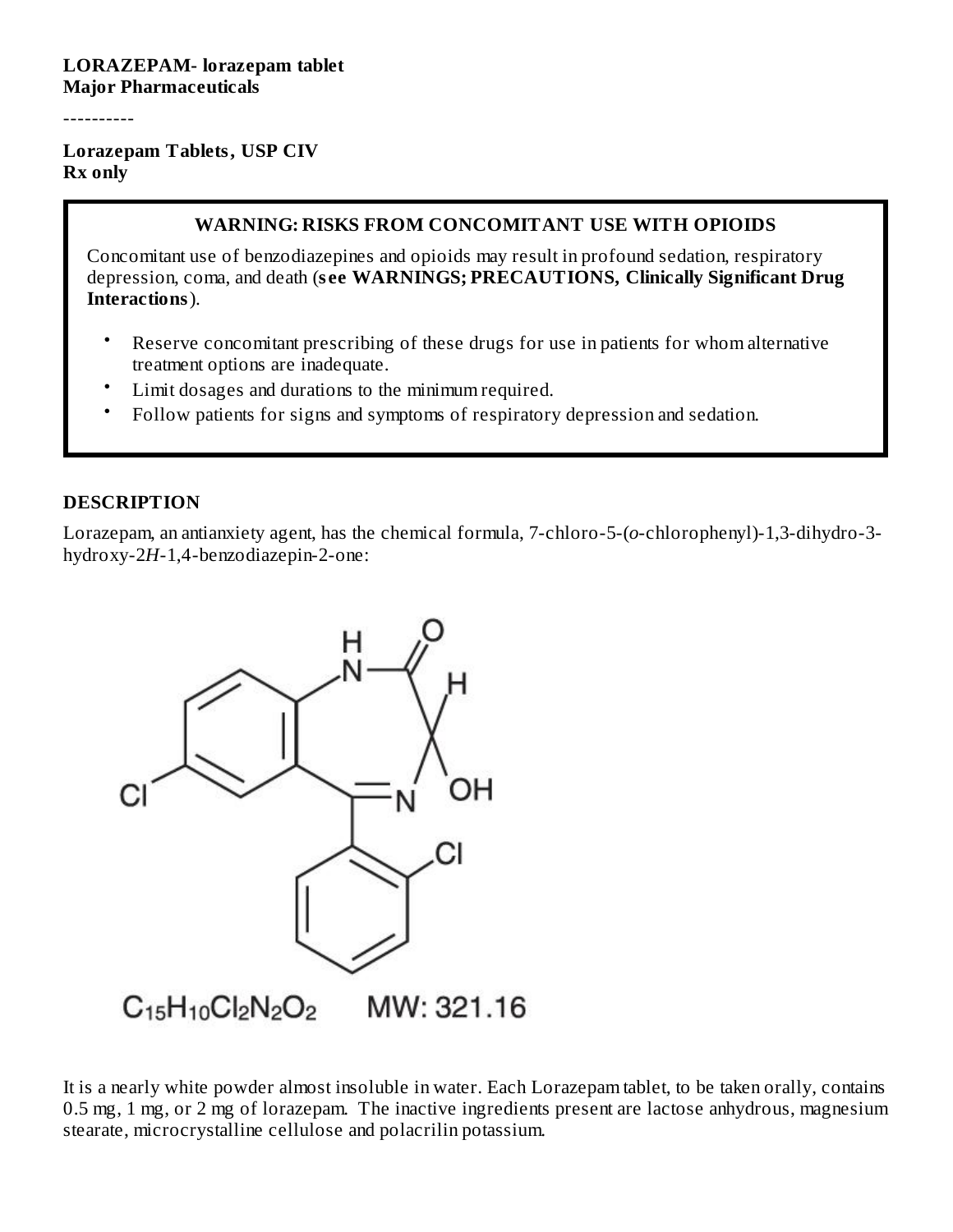## **CLINICAL PHARMACOLOGY**

Studies in healthy volunteers show that in single high doses lorazepam has a tranquilizing action on the central nervous system with no appreciable effect on the respiratory or cardiovascular systems.

Lorazepam is readily absorbed with an absolute bioavailability of 90 percent. Peak concentrations in plasma occur approximately 2 hours following administration. The peak plasma level of lorazepam from a 2 mg dose is approximately 20 ng/mL.

The mean half-life of unconjugated lorazepam in human plasma is about 12 hours and for its major metabolite, lorazepam glucuronide, about 18 hours. At clinically relevant concentrations, lorazepam is approximately 85% bound to plasma proteins. Lorazepam is rapidly conjugated at its 3-hydroxy group into lorazepam glucuronide which is then excreted in the urine. Lorazepam glucuronide has no demonstrable CNS activity in animals.

The plasma levels of lorazepam are proportional to the dose given. There is no evidence of accumulation of lorazepam on administration up to six months.

Studies comparing young and elderly subjects have shown that advancing age does not have a significant effect on the pharmacokinetics of lorazepam. However, in one study involving single intravenous doses of 1.5 to 3 mg of lorazepam injection, mean total body clearance of lorazepam decreased by 20% in 15 elderly subjects of 60 to 84 years of age compared to that in 15 younger subjects 19 to 38 years of age.

#### **INDICATIONS AND USAGE**

Lorazepam is indicated for the management of anxiety disorders or for the short-term relief of the symptoms of anxiety or anxiety associated with depressive symptoms. Anxiety or tension associated with the stress of everyday life usually does not require treatment with an anxiolytic.

The effectiveness of lorazepam in long-term use, that is, more than 4 months, has not been assessed by systematic clinical studies. The physician should periodically reassess the usefulness of the drug for the individual patient.

## **CONTRAINDICATIONS**

Lorazepam is contraindicated in patients with

- hypersensitivity to benzodiazepines or to any components of the formulation.
- acute narrow-angle glaucoma.

## **WARNINGS**

Concomitant use of benzodiazepines, including Lorazepam, and opioids may result in profound sedation, respiratory depression, coma, and death. Because of these risks, reserve concomitant prescribing of these drugs for use in patients for whom alternative treatment options are inadequate.

Observational studies have demonstrated that concomitant use of opioid analgesics and benzodiazepines increases the risk of drug-related mortality compared to use of opioids alone. If a decision is made to prescribe Lorazepam concomitantly with opioids, prescribe the lowest effective dosages and minimum durations of concomitant use, and follow patients closely for signs and symptoms of respiratory depression and sedation. In patients already receiving an opioid analgesic, prescribe a lower initial dose of Lorazepam than indicated in the absence of an opioid and titrate based on clinical response. If an opioid is initiated in a patient already taking Lorazepam, prescribe a lower initial dose of the opioid and titrate based upon clinical response.

Advise both patients and caregivers about the risks of respiratory depression and sedation when Lorazepam is used with opioids. Advise patients not to drive or operate heavy machinery until the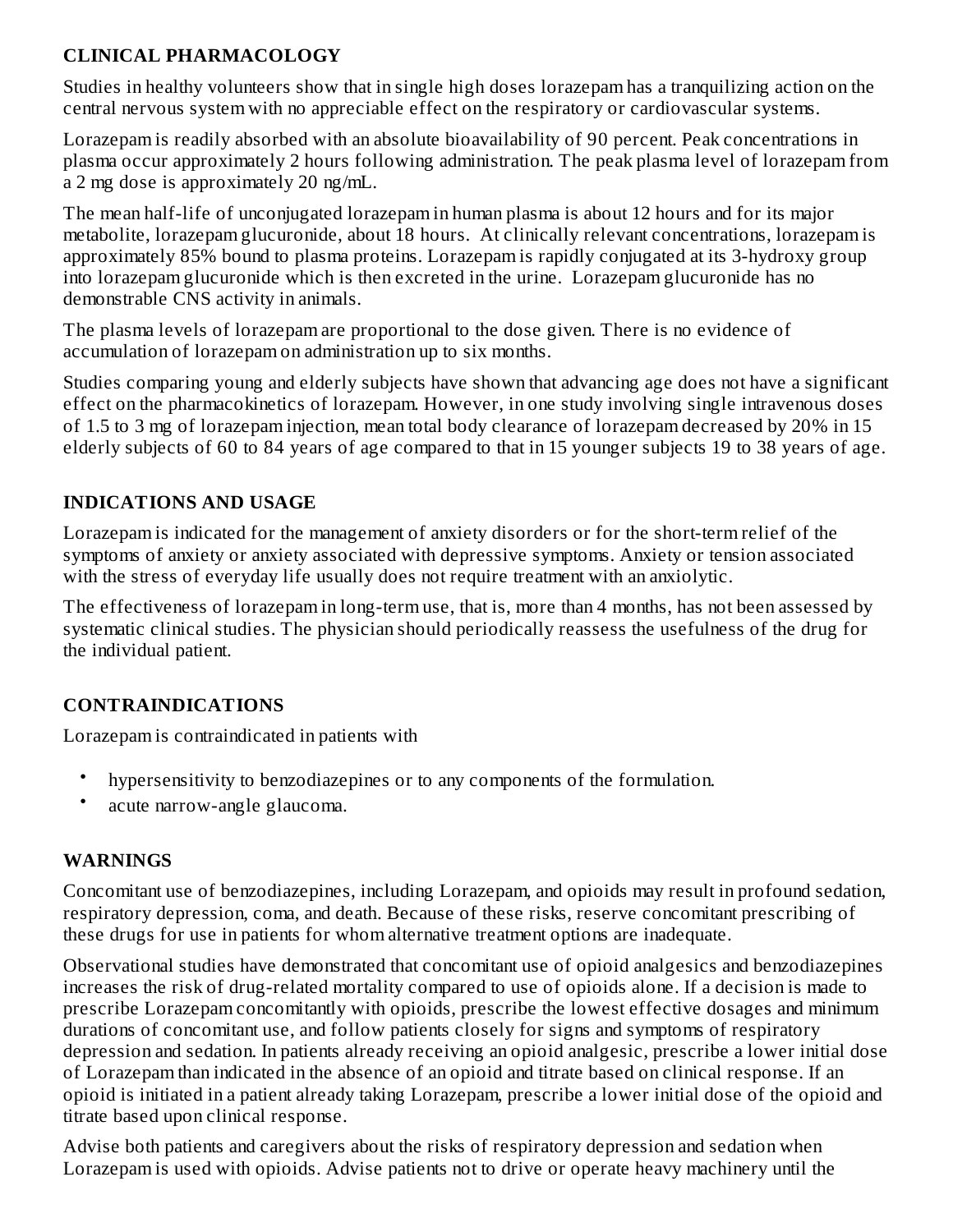effects of concomitant use with the opioid have been determined (**s ee PRECAUTIONS, Clinically Significant Drug Interactions**).

Pre-existing depression may emerge or worsen during use of benzodiazepines including lorazepam. Lorazepam is not recommended for use in patients with a primary depressive disorder or psychosis.

Use of benzodiazepines, including lorazepam, both used alone and in combination with other CNS depressants may lead to potentially fatal respiratory depression. (**See PRECAUTIONS Clinically Significant Drug Interactions**)

Use of benzodiazepines, including lorazepam, may lead to physical and psychological dependence.

As with all patients on CNS-depressant drugs, patients receiving lorazepam should be warned not to operate dangerous machinery or motor vehicles and that their tolerance for alcohol and other CNS depressants will be diminished.

## **Physical and Psychological Dependence**

The use of benzodiazepines, including lorazepam, may lead to physical and psychological dependence. The risk of dependence increases with higher doses and longer term use and is further increased in patients with a history of alcoholism or drug abuse or in patients with significant personality disorders. The dependence potential is reduced when lorazepam is used at the appropriate dose for short-term treatment. Addiction-prone individuals (such as drug addicts or alcoholics) should be under careful surveillance when receiving lorazepam or other psychotropic agents.

In general, benzodiazepines should be prescribed for short periods only (e.g. 2 to 4 weeks). Extension of the treatment period should not take place without reevaluation of the need for continued therapy. Continuous long-term use of the product is not recommended. Withdrawal symptoms (e.g. rebound insomnia) can appear following cessation of recommended doses after as little as one week of therapy. Abrupt discontinuation of product should be avoided and a gradual dosage-tapering schedule followed after extended therapy.

Abrupt termination of treatment may be accompanied by withdrawal symptoms. Symptoms reported following discontinuation of benzodiazepines include headache, anxiety, tension, depression, insomnia, restlessness, confusion, irritability, sweating, rebound phenomena, dysphoria, dizziness, derealization, depersonalization, hyperacusis, numbness/tingling of extremities, hypersensitivity to light, noise, and physical contact/perceptual changes, involuntary movements, nausea, vomiting, diarrhea, loss of appetite, hallucinations/delirium, convulsions/seizures, tremor, abdominal cramps, myalgia, agitation, palpitations, tachycardia, panic attacks, vertigo, hyperreflexia, short-term memory loss, and hyperthermia. Convulsions/seizures may be more common in patients with pre-existing seizure disorders or who are taking other drugs that lower the convulsive threshold such as antidepressants.

There is evidence that tolerance develops to the sedative effects of benzodiazepines.

Lorazepam may have abuse potential, especially in patients with a history of drug and/or alcohol abuse.

## **PRECAUTIONS**

In patients with depression, a possibility for suicide should be borne in mind; benzodiazepines should not be used in such patients without adequate anti-depressant therapy.

Lorazepam should be used with caution in patients with compromised respiratory function (e.g. COPD, sleep apnea syndrome).

Elderly or debilitated patients may be more susceptible to the sedative effects of lorazepam. Therefore, these patients should be monitored frequently and have their dosage adjusted carefully according to patient response; the initial dosage should not exceed 2 mg.

Paradoxical reactions have been occasionally reported during benzodiazepine use. Such reactions may be more likely to occur in children and the elderly. Should these occur, use of the drug should be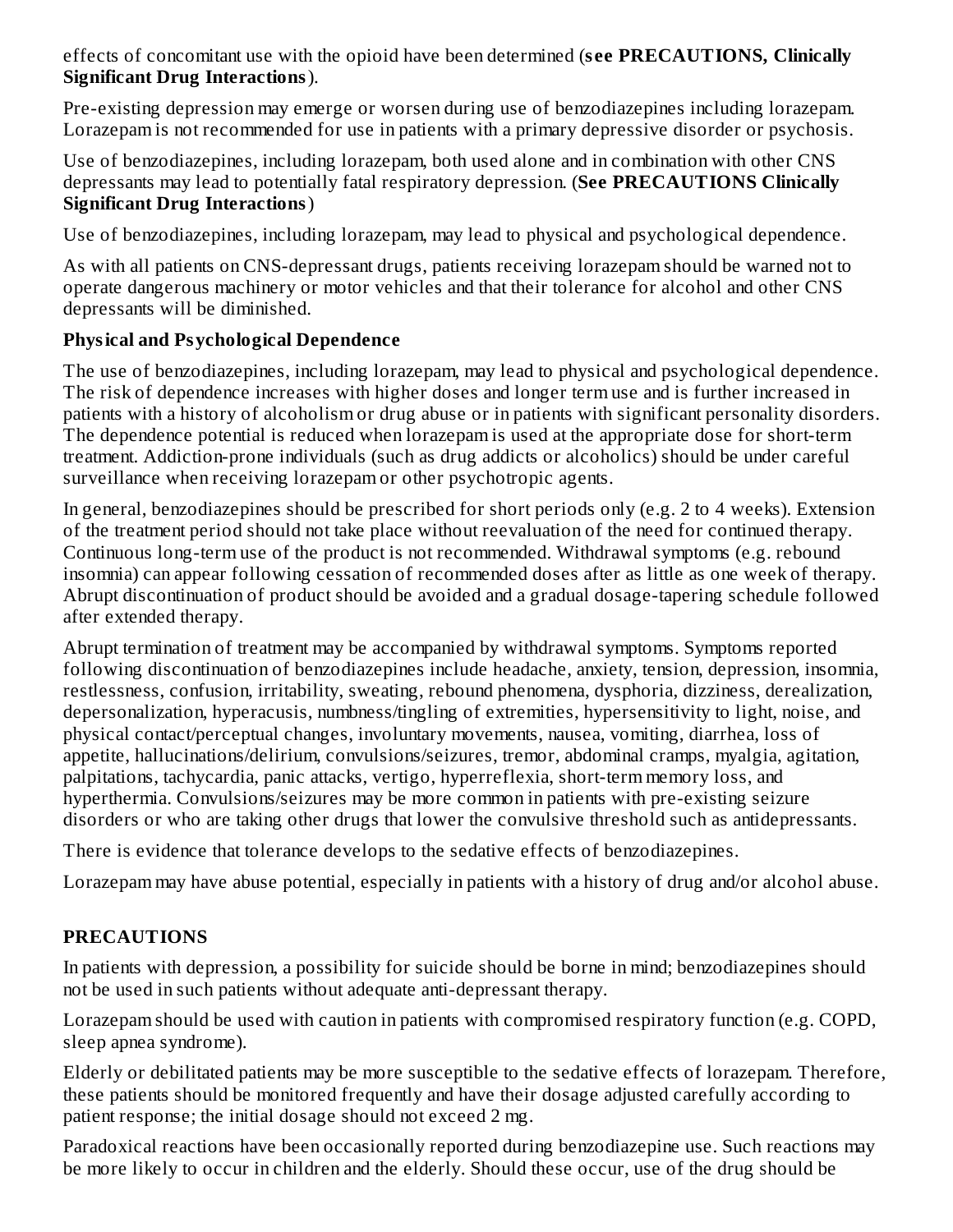#### discontinued.

The usual precautions for treating patients with impaired renal or hepatic function should be observed. As with all benzodiazepines, the use of lorazepam may worsen hepatic encephalopathy; therefore, lorazepam should be used with caution in patients with severe hepatic insufficiency and/or encephalopathy. Dosage for patients with severe hepatic insufficiency should be adjusted carefully according to patient response; lower doses may be sufficient in such patients.

In patients where gastrointestinal or cardiovascular disorders coexist with anxiety, it should be noted that lorazepam has not been shown to be of significant benefit in treating the gastrointestinal or cardiovascular component.

Esophageal dilation occurred in rats treated with lorazepam for more than one year at 6 mg/kg/day. The no-effect dose was 1.25 mg/kg/day (approximately 6 times the maximum human therapeutic dose of 10 mg per day). The effect was reversible only when the treatment was withdrawn within two months of first observation of the phenomenon. The clinical significance of this is unknown. However, use of lorazepam for prolonged periods and in geriatric patients requires caution, and there should be frequent monitoring for symptoms of upper G.I. disease.

Safety and effectiveness of lorazepam in children of less than 12 years have not been established.

## **Information for Patients**

To assure the safe and effective use of lorazepam, patients should be informed that, since benzodiazepines may produce psychological and physical dependence, it is advisable that they consult with their physician before either increasing the dose or abruptly discontinuing this drug.

## **Ess ential Laboratory Tests**

Some patients on lorazepam have developed leukopenia, and some have had elevations of LDH. As with other benzodiazepines, periodic blood counts and liver function tests are recommended for patients on long-term therapy.

# **Clinically Significant Drug Interactions**

The concomitant use of benzodiazepines and opioids increases the risk of respiratory depression because of actions at different receptor sites in the CNS that control respiration. Benzodiazepines interact at  $\mathsf{GABA}_\mathsf{A}$  sites and opioids interact primarily at mu receptors. When benzodiazepines and opioids are combined, the potential for benzodiazepines to significantly worsen opioid-related respiratory depression exists. Limit dosage and duration of concomitant use of benzodiazepines and opioids, and monitor patients closely for respiratory depression and sedation.

The benzodiazepines, including lorazepam, produce increased CNS-depressant effects when administered with other CNS depressants such as alcohol, barbiturates, antipsychotics, sedative/hypnotics, anxiolytics, antidepressants, narcotic analgesics, sedative antihistamines, anticonvulsants, and anesthetics.

Concomitant use of clozapine and lorazepam may produce marked sedation, excessive salivation, hypotension, ataxia, delirium and respiratory arrest.

Concurrent administration of lorazepam with valproate may result in increased plasma concentrations and reduced clearance of lorazepam. Lorazepam dosage should be reduced to approximately 50% when coadministered with valproate.

Concurrent administration of lorazepam with probenecid may result in a more rapid onset or prolonged effect of lorazepam due to increased half-life and decreased total clearance. Lorazepam dosage needs to be reduced by approximately 50% when coadministered with probenecid.

The effects of probenecid and valproate on lorazepam may be due to inhibition of glucuronidation.

Administration of theophylline or aminophylline may reduce the sedative effects of benzodiazepines, including lorazepam.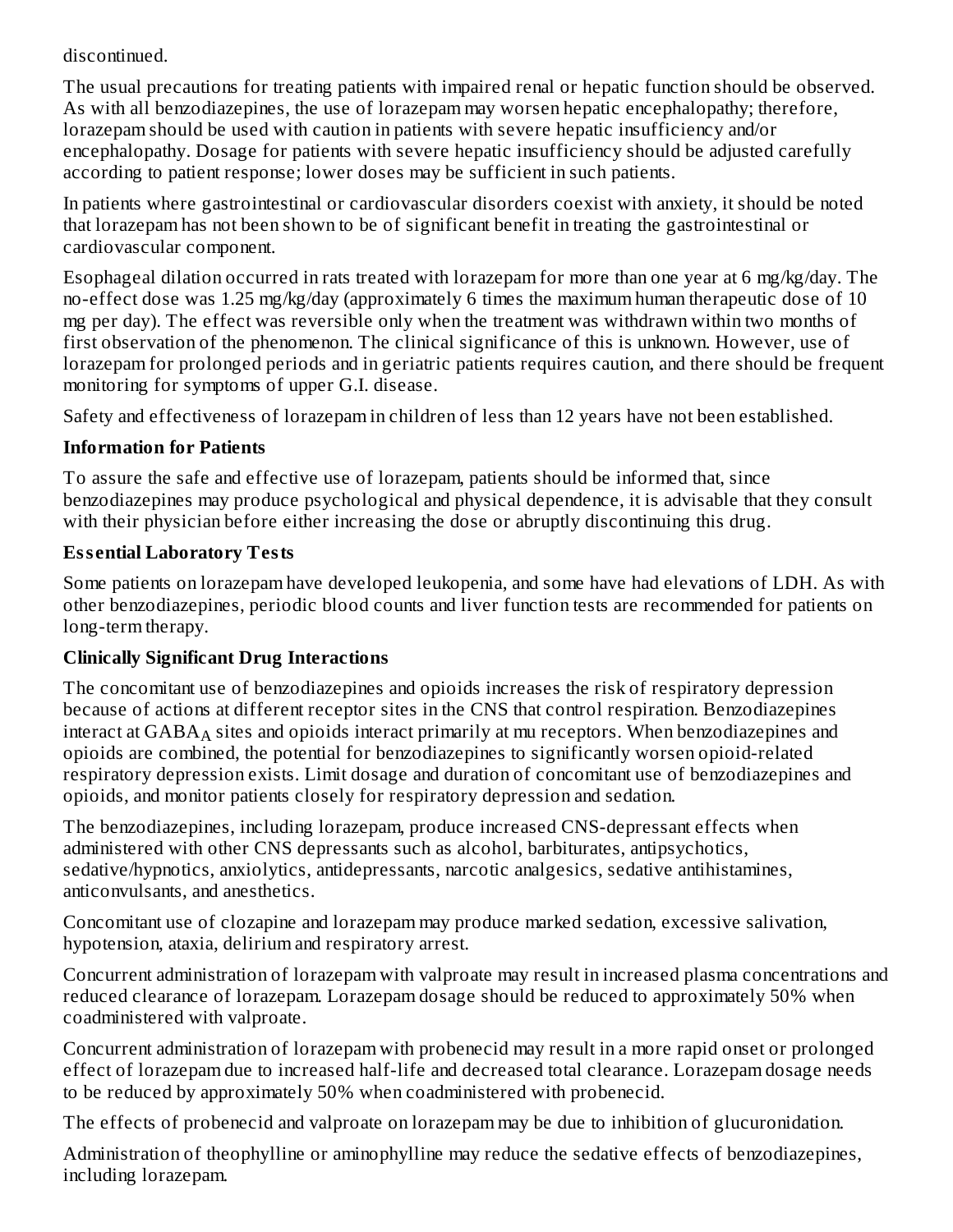### **Carcinogenesis and Mutagenesis**

No evidence of carcinogenic potential emerged in rats during an 18-month study with lorazepam. No studies regarding mutagenesis have been performed.

## **Pregnancy**

Reproductive studies in animals were performed in mice, rats, and two strains of rabbits. Occasional anomalies (reduction of tarsals, tibia, metatarsals, malrotated limbs, gastroschisis, malformed skull, and microphthalmia) were seen in drug-treated rabbits without relationship to dosage. Although all of these anomalies were not present in the concurrent control group, they have been reported to occur randomly in historical controls. At doses of 40 mg/kg and higher, there was evidence of fetal resorption and increased fetal loss in rabbits which was not seen at lower doses.

The clinical significance of the above findings is not known. However, an increased risk of congenital malformations associated with the use of minor tranquilizers (chlordiazepoxide, diazepam, and meprobamate) during the first trimester of pregnancy has been suggested in several studies. Because the use of these drugs is rarely a matter of urgency, the use of lorazepam during this period should be avoided. The possibility that a woman of childbearing potential may be pregnant at the time of institution of therapy should be considered. Patients should be advised that if they become pregnant, they should communicate with their physician about the desirability of discontinuing the drug.

In humans, blood levels obtained from umbilical cord blood indicate placental transfer or lorazepam and lorazepam glucuronide. Infants of mothers who ingested benzodiazepines for several weeks or more preceding delivery have been reported to have withdrawal symptoms during the postnatal period. Symptoms such as hypoactivity, hypotonia, hypothermia, respiratory depression, apnea, feeding problems, and impaired metabolic response to cold stress have been reported in neonates born of mothers who have received benzodiazepines during the late phase of pregnancy or at delivery.

## **Nursing Mothers**

Lorazepam has been detected in human breast milk; therefore, it should not be administered to breastfeeding women, unless the expected benefit to the woman outweighs the potential risk to the infant.

Sedation and inability to suckle have occurred in neonates of lactating mothers taking benzodiazepines. Infants of lactating mothers should be observed for pharmacological effects (including sedation and irritability).

## **Geriatric Us e**

Clinical studies of lorazepam generally were not adequate to determine whether subjects aged 65 and over respond differently than younger subjects; however, the incidence of sedation and unsteadiness was observed to increase with age (see **ADVERSE REACTIONS**).

Age does not appear to have a significant effect on lorazepam kinetics (see **CLINICAL PHARMACOLOGY**).

Clinical circumstances, some of which may be more common in the elderly, such as hepatic or renal impairment, should be considered. Greater sensitivity (e.g. sedation) of some older individuals cannot be ruled out. In general, dose selection for an elderly patient should be cautious, and lower doses may be sufficient in these patients (see **DOSAGE AND ADMINISTRATION**).

# **ADVERSE REACTIONS**

Most adverse reactions to benzodiazepines, including CNS effects and respiratory depression, are dose dependent, with more severe effects occurring with high doses.

In a sample of about 3500 patients treated for anxiety, the most frequent adverse reaction to lorazepam was sedation (15.9%), followed by dizziness (6.9%), weakness (4.2%), and unsteadiness (3.4%). The incidence of sedation and unsteadiness increased with age.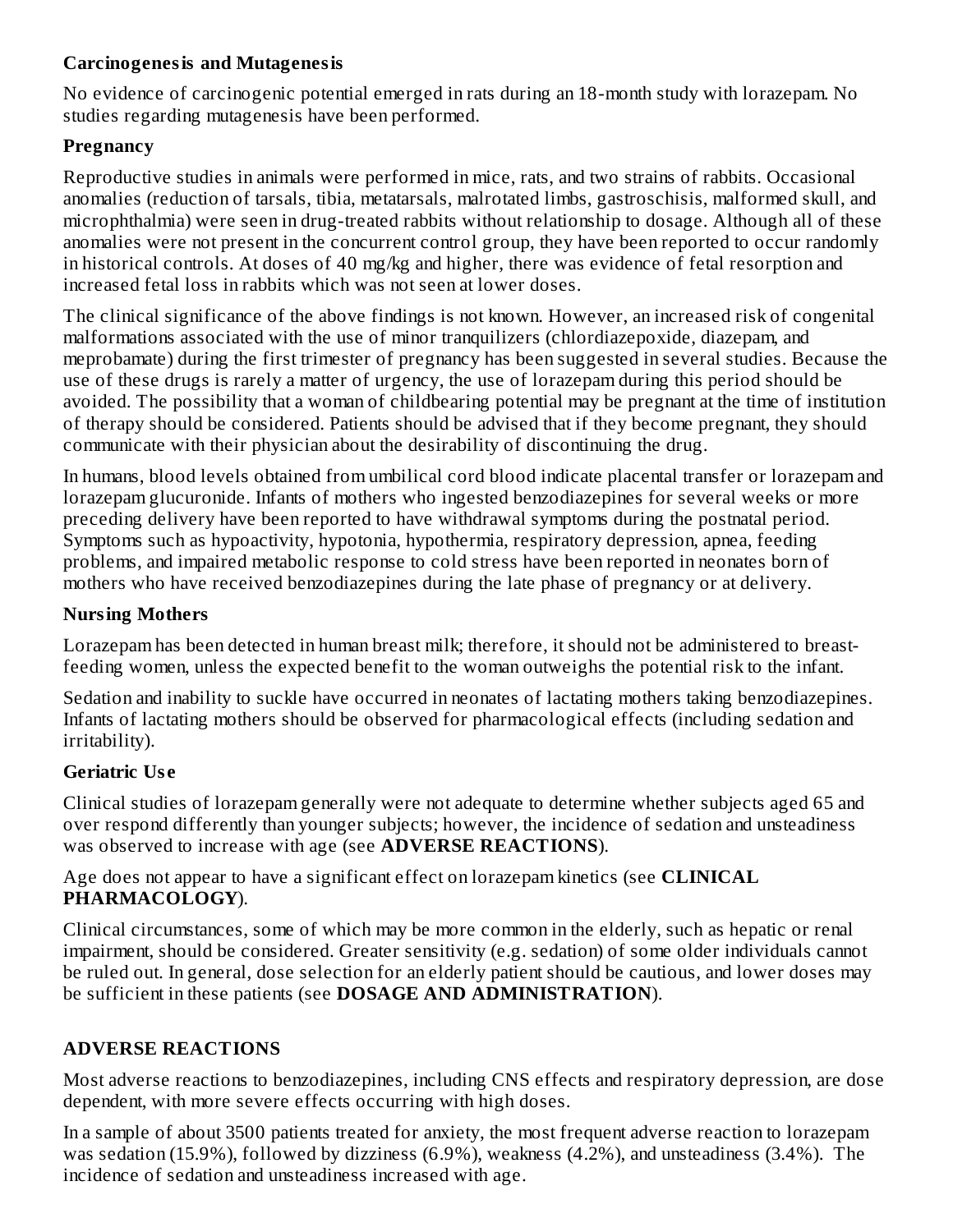Other adverse reactions to benzodiazepines, including lorazepam are fatigue, drowsiness, amnesia, memory impairment, confusion, disorientation, depression, unmasking of depression, disinhibition, euphoria, suicidal ideation/attempt, ataxia, asthenia, extrapyramidal symptoms, convulsions/seizures, tremor, vertigo, eye-function/visual disturbance (including diplopia and blurred vision), dysarthria, slurred speech, change in libido, impotence, decreased orgasm; headache, coma; respiratory depression, apnea, worsening of sleep apnea, worsening of obstructive pulmonary disease; gastrointestinal symptoms including nausea, change in appetite, constipation, jaundice, increase in bilirubin, increase in liver transaminases, increase in alkaline phosphatase; hypersensitivity reactions, anaphylactic/oid reactions; dermatological symptoms, allergic skin reactions, alopecia; SIADH, hyponatremia, thrombocytopenia, agranulocytosis, pancytopenia; hypothermia; and autonomic manifestations.

Paradoxical reactions, including anxiety, excitation, agitation, hostility, aggression, rage, sleep disturbances/insomnia, sexual arousal, and hallucinations may occur. Small decreases in blood pressure and hypotension may occur but are usually not clinically significant, probably being related to the relief of anxiety produced by lorazepam.

#### **CALL YOUR DOCTOR FOR MEDICAL ADVICE ABOUT SIDE EFFECTS. YOU MAY REPORT SIDE EFFECTS TO THE FDA AT Phone # 1-800-FDA-1088 OR LEADING PHARMA, LLC AT 1-844-740-7500.**

## **OVERDOSAGE**

In postmarketing experience, overdose with lorazepam has occurred predominantly in combination with alcohol and/or other drugs. Therefore, in the management of overdosage, it should be borne in mind that multiple agents may have been taken.

#### **Symptoms**

Overdosage of benzodiazepines is usually manifested by varying degrees of central nervous system depression ranging from drowsiness to coma. In mild cases, symptoms include drowsiness, mental confusion, paradoxical reactions, dysarthria and lethargy. In more serious cases, and especially when other drugs or alcohol were ingested, symptoms may include ataxia, hypotonia, hypotension, cardiovascular depression, respiratory depression, hypnotic state, coma, and death.

#### **Management**

General supportive and symptomatic measures are recommended; vital signs must be monitored and the patient closely observed. When there is a risk of aspiration, induction of emesis is not recommended. Gastric lavage may be indicated if performed soon after ingestion or in symptomatic patients. Administration of activated charcoal may also limit drug absorption. Hypotension, though unlikely, usually may be controlled with norepinephrine bitartrate injection. Lorazepam is poorly dialyzable. Lorazepam glucuronide, the inactive metabolite, may be highly dialyzable.

The benzodiazepine antagonist flumazenil may be used in hospitalized patients as an adjunct to, not as a substitute for, proper management of benzodiazepine overdose. **The pres criber should be aware of a risk of s eizure in association with flumazenil treatment, particularly in long-term benzodiazepine us ers and in cyclic antidepressant overdos e.** The complete flumazenil package insert including **Contraindications**, **Warnings**, and **Precautions** should be consulted prior to use.

#### **DOSAGE AND ADMINISTRATION**

Lorazepam is administered orally. For optimal results, dose, frequency of administration, and duration of therapy should be individualized according to patient response. To facilitate this, 0.5 mg, 1 mg, and 2 mg tablets are available.

The usual range is 2 to 6 mg/day given in divided doses, the largest dose being taken before bedtime,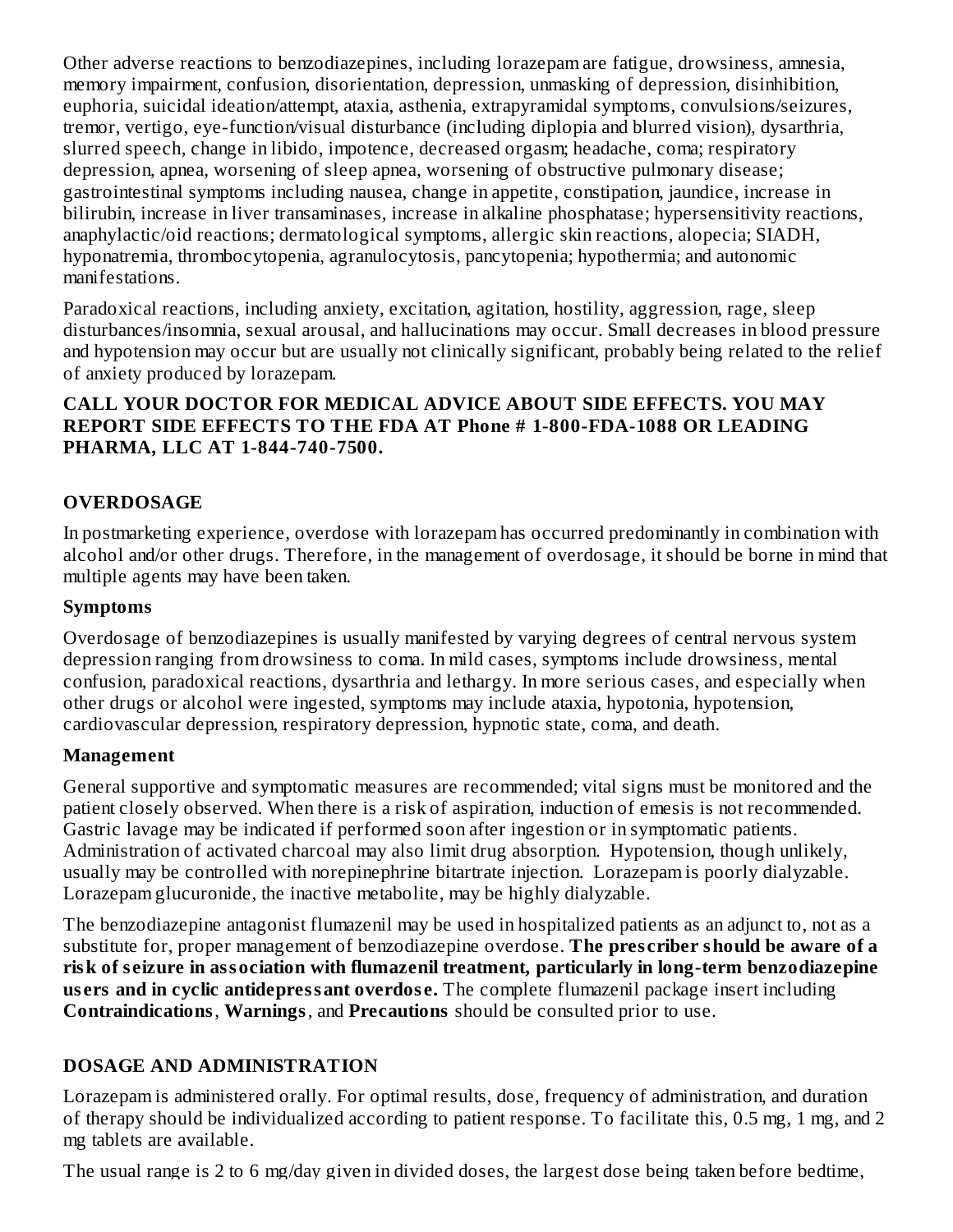but the daily dosage may vary from 1 to 10 mg/day.

For anxiety, most patients require an initial dose of 2 to 3 mg/day given two times a day or three times a day.

For insomnia due to anxiety or transient situational stress, a single daily dose of 2 to 4 mg may be given, usually at bedtime.

For elderly or debilitated patients, an initial dosage of 1 to 2 mg/day in divided doses is recommended, to be adjusted as needed and tolerated.

The dosage of lorazepam should be increased gradually when needed to help avoid adverse effects. When higher dosage is indicated, the evening dose should be increased before the daytime doses.

# **HOW SUPPLIED**

0.5 mg White color, round, flat face beveled edge compressed tablets, debossed "EP" and "904" on one side, and plain on the other side.

Bottles of 100 Tablets NDC# 0904-6007-60

Cartons of 100 tablets (10 tablets each blister pack x 10) NDC 0904-6007-61

1 mg White color, round, bisected flat face beveled edge compressed tablets, debossed "EP" above bisect and "905" below bisect on one side, and "1" on the other side.

Bottles of 100 Tablets NDC# 0904-6008-60

Cartons of 100 tablets (10 tablets each blister pack x 10) NDC 0904-6008-61

2 mg White color, round, bisected flat face beveled edge compressed tablets, debossed "EP" above bisect and "906" below bisect on one side, and "2" on the other side.

Bottles of 100 Tablets NDC# 0904-6009-60

Cartons of 100 tablets (10 tablets each blister pack x 10) NDC 0904-6009-61

## **BOTTLES:**

**Dispense** in a tight, light-resistant container as defined in the USP, using a child-resistant closure.

# **Keep this and all Medications out of the reach of children.**

**Store** at 20°-25°C (68°-77°F) [see USP Controlled Room Temperature].

Manufactured by:

Leading Pharma, LLC

Fairfield, NJ 07004

Rev. 04 09/18

# **MEDICATION GUIDE**

**Lorazepam Tablets, C-IV**

**(lor az' e pam)**

**What is the most important information I should know about Lorazepam?**

• **Lorazepam is a benzodiazepine medicine. Taking benzodiazepines with opioid medicines, alcohol, or other central nervous system depressants (including street drugs) can caus e s evere drowsiness, breathing problems (respiratory depression), coma and death.**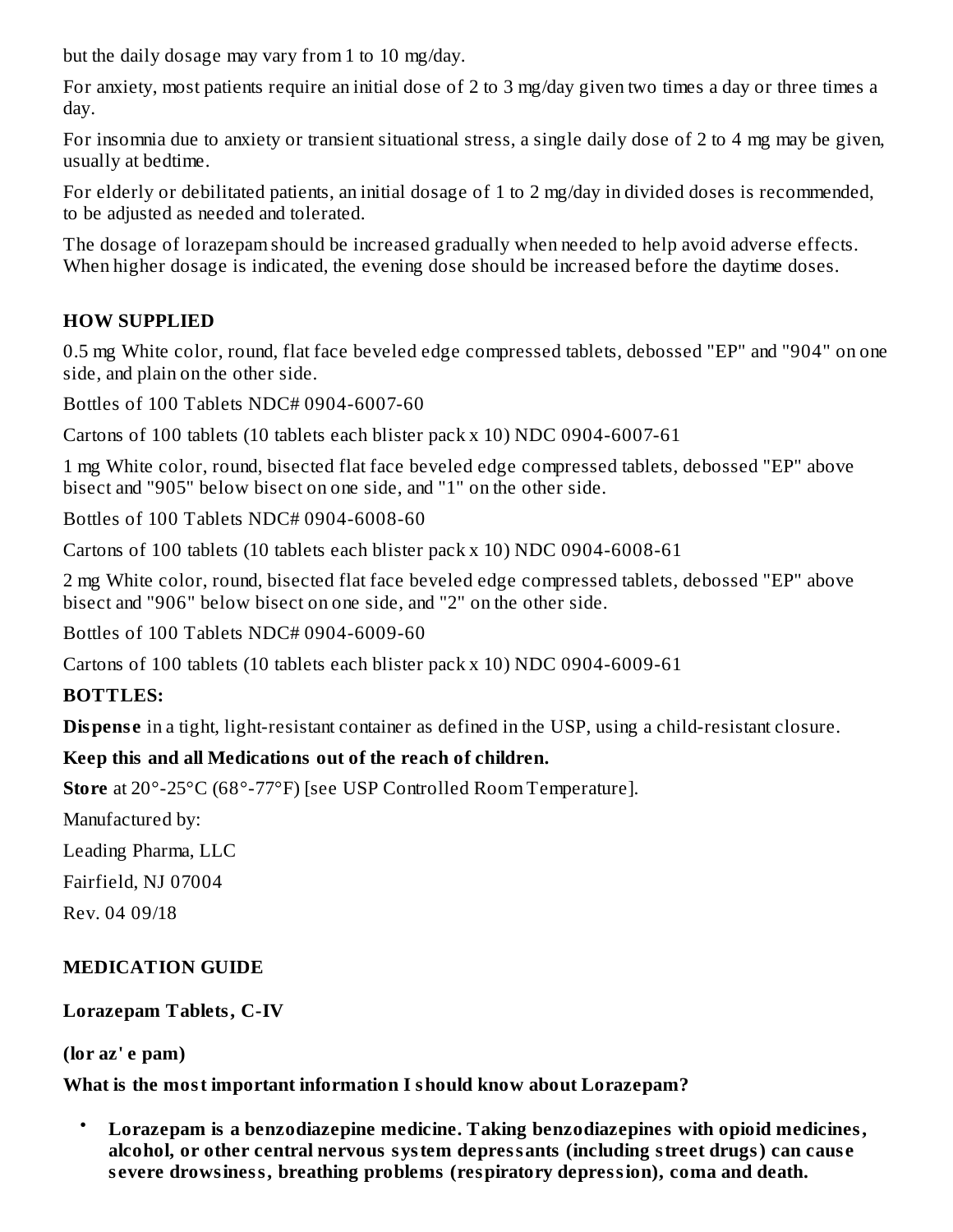#### • **Lorazepam can make you sleepy or dizzy, and can slow your thinking and motor skills.**

- Do not drive, operate heavy machinery, or do other dangerous activities until you know how Lorazepam affects you.
- Do not drink alcohol or take other drugs that may make you sleepy or dizzy while taking Lorazepam without first talking to your healthcare provider. When taken with alcohol or drugs that cause sleepiness or dizziness, Lorazepam may make your sleepiness or dizziness much worse.
- Do not take more Lorazepam than prescribed.

#### **What is Lorazepam?**

- Lorazepam is a prescription medicine used:
	- to treat anxiety disorders
	- for the short-term relief of the symptoms of anxiety or anxiety that can happen with symptoms of depression
- **Lorazepam is a federal controlled substance (C-IV) becaus e it can be abus ed or lead to dependence.** Keep Lorazepam in a safe place to prevent misuse and abuse. Selling or giving away Lorazepam may harm others, and is against the law. Tell your healthcare provider if you have abused or been dependent on alcohol, prescription medicines or street drugs.
- It is not known if Lorazepam is safe and effective in children less than 12 years of age.
- It is not known if Lorazepam is safe and effective for use for longer than 4 months.

#### **Do not take Lorazepam if you:**

• are allergic to lorazepam, other benzodiazepines, or any of the ingredients in Lorazepam . See the end of this Medication Guide for a complete list of ingredients in Lorazepam

## **Before you take Lorazepam , tell your healthcare provider about all of your medical conditions, including if you:**

- have or have had depression, mood problems, or suicidal thoughts or behavior
- have a history of drug or alcohol abuse or addiction
- have lung disease or breathing problems (such as COPD, sleep apnea syndrome)
- have liver or kidney problems
- have or have had seizures
- are pregnant or plan to become pregnant. Lorazepam may harm your unborn baby. You and your healthcare provider should decide if you should take Lorazepam while you are pregnant.
- are breastfeeding or plan to breastfeed. Lorazepam passes into your breast milk and may harm your baby. Talk to your healthcare provider about the best way to feed your baby if you take Lorazepam . You should not breastfeed while taking Lorazepam

**Tell your healthcare provider about all the medicines you take**, including prescription and over-thecounter medicines, vitamins, and herbal supplements.

Taking Lorazepam with certain other medicines can cause side effects or affect how well Lorazepam or the other medicines work. Do not start or stop other medicines without talking to your healthcare provider.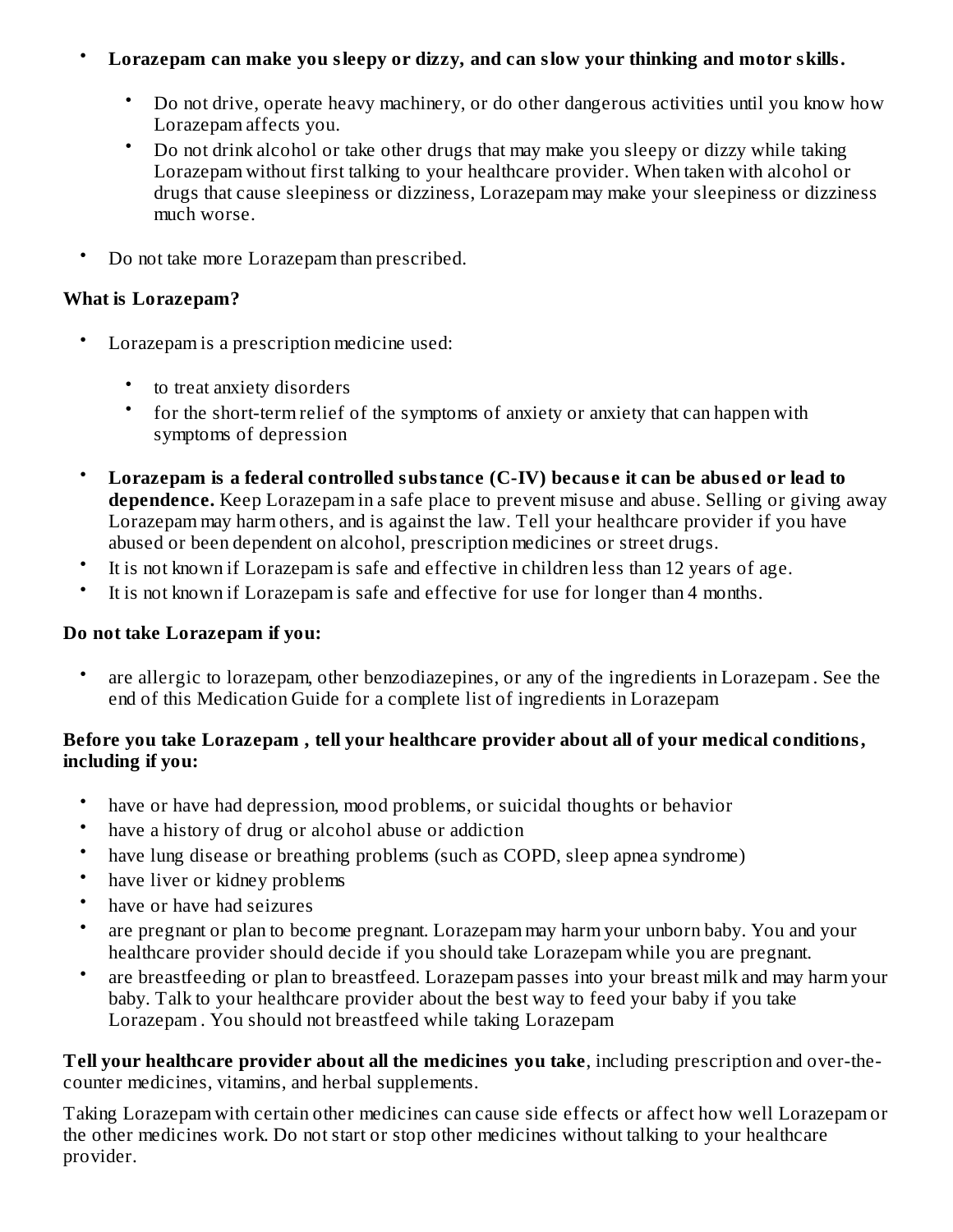#### **How should I take Lorazepam?**

- Take Lorazepam exactly as your healthcare provider tells you to take it. Your healthcare provider will tell you how much Lorazepam to take and when to take it.
- If you take too much Lorazepam , call your healthcare provider or go to the nearest hospital emergency room right away.

#### **What should I avoid while taking Lorazepam?**

- Lorazepam can cause you to be drowsy. Do not drive a car or operate heavy machinery until you know how Lorazepam affects you.
- You should not drink alcohol while taking Lorazepam . Drinking alcohol can increase your chances of having serious side effects.

#### **What are the possible side effects of Lorazepam?**

#### **Lorazepam may caus e s erious side effects, including:**

- **See "What is the most important information I should know about Lorazepam?"**
- **Depression**. Pre-existing depression may emerge or worsen during use of benzodiazepines including Lorazepam .
- **Abus e and dependence.** Taking Lorazepam can cause physical and psychological dependence. Physical and psychological dependence is not the same as drug addiction. Your healthcare provider can tell you more about the differences between physical and psychological dependence and drug addiction.
- **Withdrawal symptoms.** You may have withdrawal symptoms if you stop taking Lorazepam suddenly. Withdrawal symptoms can be serious and include seizures. Mild withdrawal symptoms include a depressed mood and trouble sleeping. Talk to your healthcare provider about slowly stopping Lorazepam to avoid withdrawal symptoms.

#### **The most common side effects of Lorazepam include:**

- sedation
- dizziness
- weakness
- unsteadiness

These are not all the possible side effects of Lorazepam . Call your doctor for medical advice about side effects. You may report side effects to FDA at 1-800-FDA-1088 or LEADING PHARMA, LLC AT 1-844-740-7500.

## **How should I store Lorazepam?**

- Store Lorazepam in a tightly closed container at 77°F (25°C); excursions permitted to 59° to 86°F  $(15^{\circ}$  to  $30^{\circ}$ C).
- **Keep Lorazepam and all medicines out of the reach of children.**

## **General information about the safe and effective us e of Lorazepam.**

Medicines are sometimes prescribed for purposes other than those listed in a Medication Guide. Do not use Lorazepam for a condition for which it was not prescribed. Do not give Lorazepam to other people, even if they have the same symptoms that you have. It may harm them. You can ask your pharmacist or healthcare provider for information about Lorazepam that is written for health professionals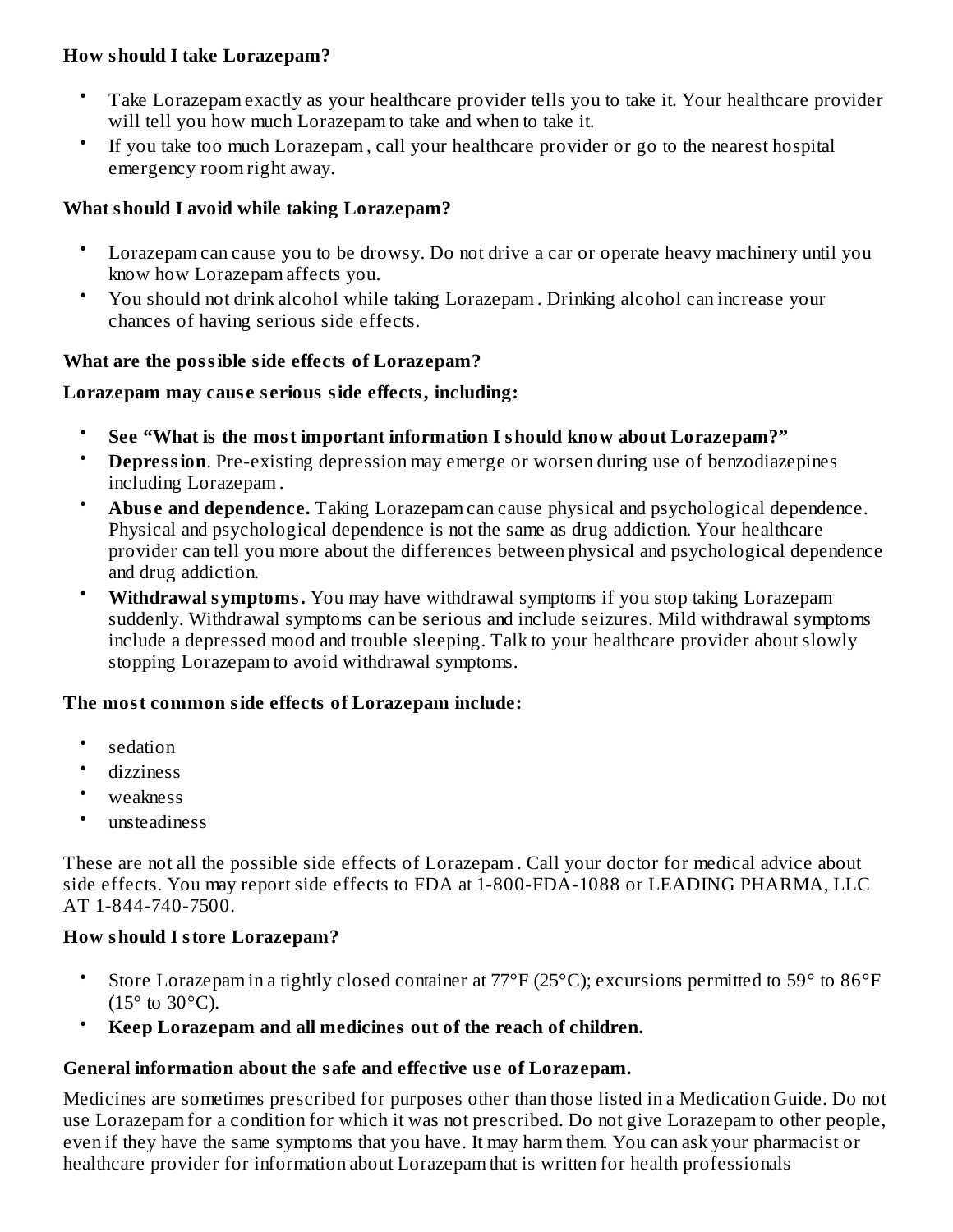#### **What are the ingredients in Lorazepam?**

#### **Active ingredient:** lorazepam

**Inactive ingredients:** lactose anhydrous, magnesium stearate, microcrystalline cellulose, and polacrilin potassium.

Manufactured by:

Leading Pharma, LLC

Fairfield, NJ 07004

Rev. 01 09/18

## **Package/Label Display Panel**

Lorazepam Tablets, USP CIV

0.5 mg

100 Tablets

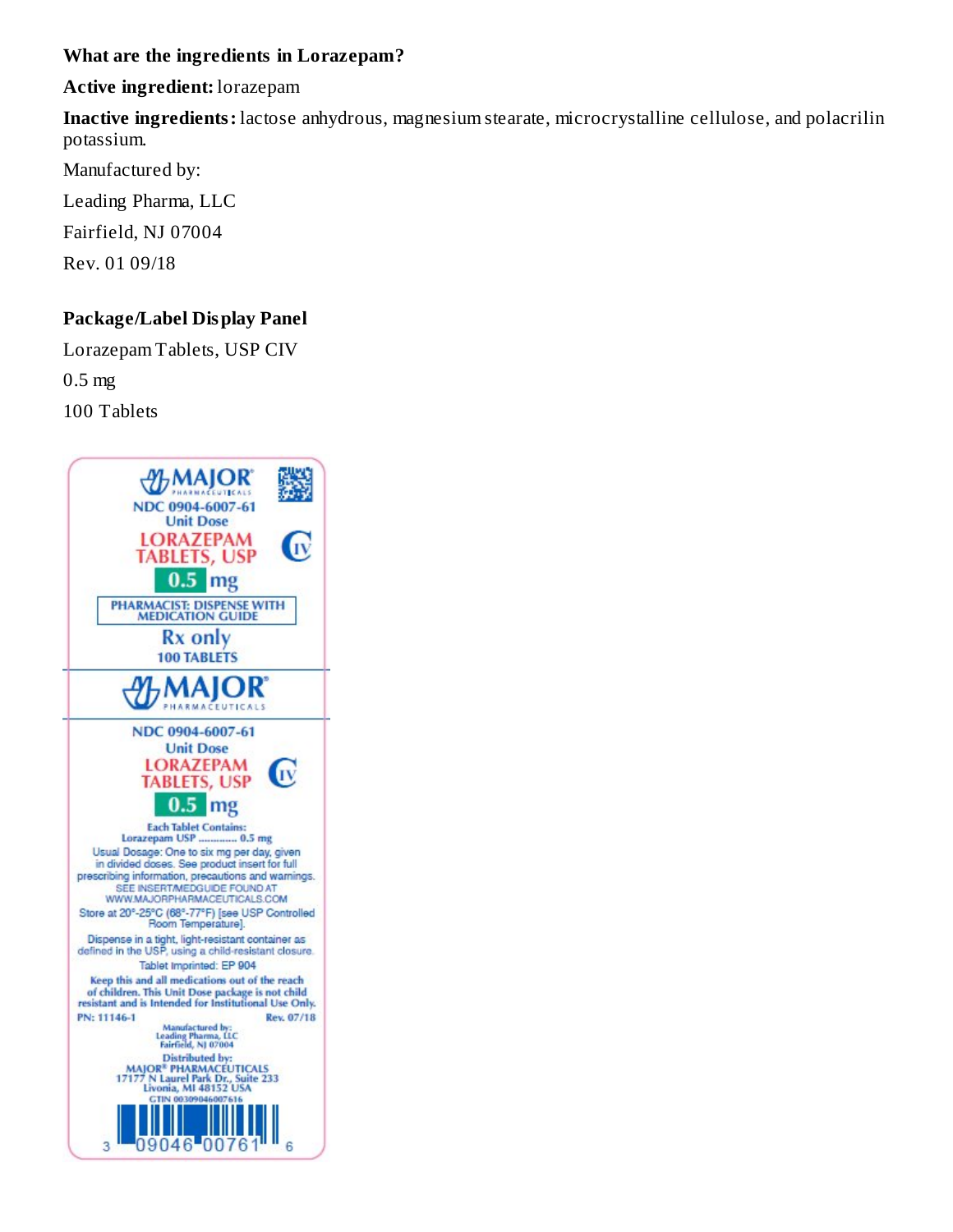## **Package/Label Display Panel**

Lorazepam Tablets, USP CIV

1 mg

100 Tablets



## **Package/Label Display Panel**

Lorazepam Tablets, USP CIV

2 mg

100 Tablets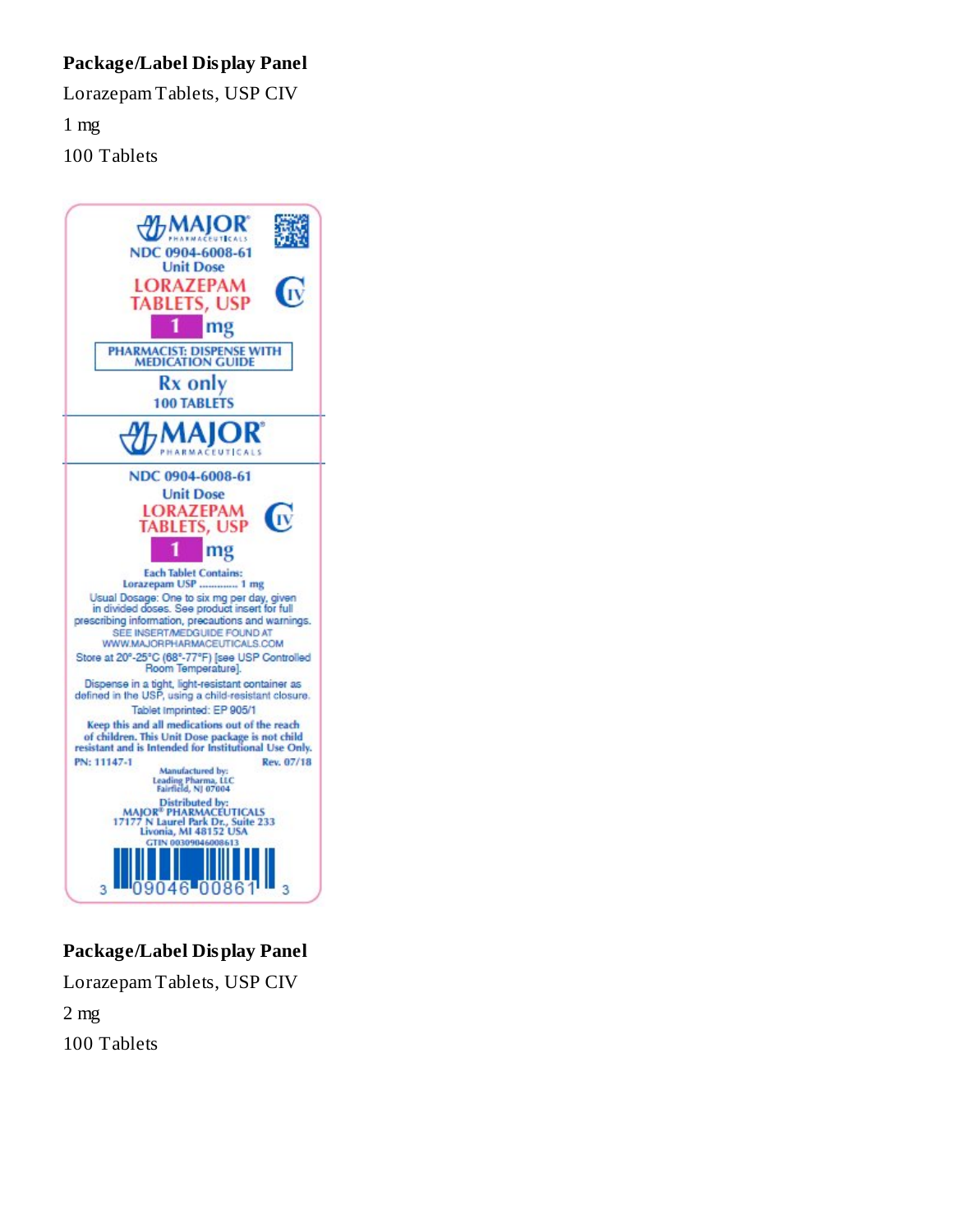| NDC 0904-6009-61<br><b>Unit Dose</b>                                                                                                                                                                                                     |
|------------------------------------------------------------------------------------------------------------------------------------------------------------------------------------------------------------------------------------------|
| EPAM<br>JSP                                                                                                                                                                                                                              |
| PHARMACIST: DISPENSE WITH<br><b>MEDICATION GUIDE</b>                                                                                                                                                                                     |
| Rx only<br><b>100 TABLETS</b>                                                                                                                                                                                                            |
|                                                                                                                                                                                                                                          |
| NDC 0904-6009-61<br><b>Unit Dose</b><br><b>AZEPAM</b><br>ETS, USP                                                                                                                                                                        |
| mg                                                                                                                                                                                                                                       |
| <b>Each Tablet Contains:</b><br>Lorazepam USP  2 mg<br>Usual Dosage: One to six mg per day, given<br>in divided doses. See product insert for full<br>prescribing information, precautions and warnings.<br>SEE INSERTAMEDGUIDE FOUND AT |
| WWW.MAJORPHARMACEUTICALS.COM<br>Store at 20°-25°C (68°-77°F) [see USP Controlled<br>Room Temperature].                                                                                                                                   |
| Dispense in a tight, light-resistant container as<br>defined in the USP, using a child-resistant closure.                                                                                                                                |
| Tablet Imprinted: EP 906/2<br>Keep this and all medications out of the reach<br>of children. This Unit Dose package is not child<br>resistant and is Intended for Institutional Use Only.<br>PM: 11148-1<br>Rev. 07/18                   |
| Manufactured by:<br>Leading Pharma, LLC<br>Fairfield, NJ 07004                                                                                                                                                                           |
| Distributed by:<br><b>MAJOR<sup>®</sup> PHARMACEUTICALS</b><br>17177 N Laurel Park Dr., Suite 233<br>Livonia, MI 48152 USA<br>GTIN 00309046009610                                                                                        |
|                                                                                                                                                                                                                                          |

| <b>LORAZEPAM</b>                                           |                                   |                     |          |                                  |                 |  |
|------------------------------------------------------------|-----------------------------------|---------------------|----------|----------------------------------|-----------------|--|
| lorazepam tablet                                           |                                   |                     |          |                                  |                 |  |
|                                                            |                                   |                     |          |                                  |                 |  |
| <b>Product Information</b>                                 |                                   |                     |          |                                  |                 |  |
| Product Type                                               | <b>HUMAN</b><br>PRESCRIPTION DRUG | Item Code (Source)  |          | NDC:0904-<br>6007(NDC:69315-904) |                 |  |
| <b>Route of Administration</b>                             | ORAL                              | <b>DEA Schedule</b> |          | C <sub>IV</sub>                  |                 |  |
|                                                            |                                   |                     |          |                                  |                 |  |
| <b>Active Ingredient/Active Moiety</b>                     |                                   |                     |          |                                  |                 |  |
| <b>Ingredient Name</b>                                     | <b>Basis of Strength</b>          |                     | Strength |                                  |                 |  |
| LORAZEPAM (UNII: O26FZP769L) (LORAZEPAM - UNII:O26FZP769L) | <b>LORAZEPAM</b>                  |                     | $0.5$ mg |                                  |                 |  |
|                                                            |                                   |                     |          |                                  |                 |  |
| <b>Inactive Ingredients</b>                                |                                   |                     |          |                                  |                 |  |
|                                                            | <b>Ingredient Name</b>            |                     |          |                                  | <b>Strength</b> |  |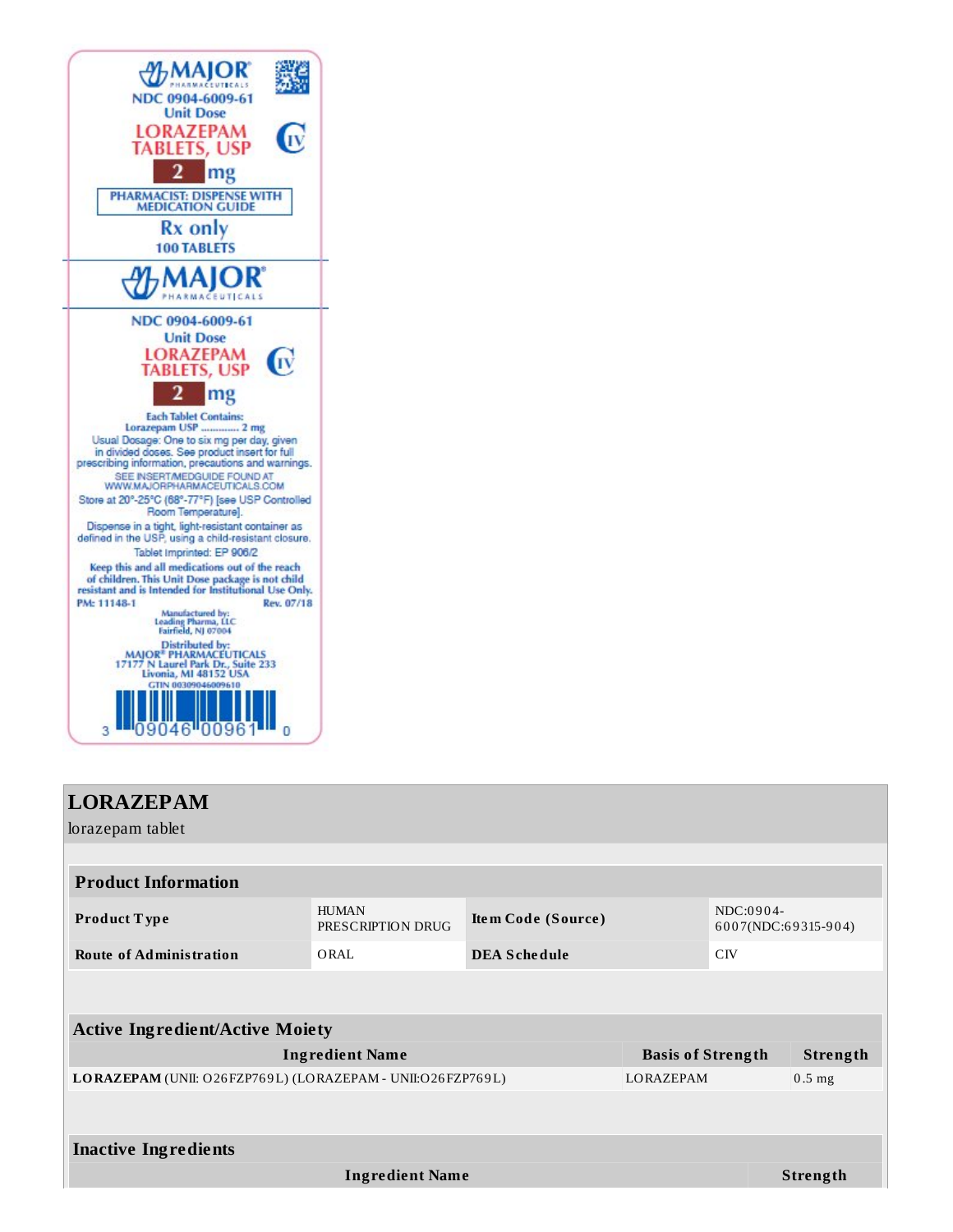| ANHYDROUS LACTOSE (UNII: 3SY5LH9PMK)                                  |                          |              |                                                        |              |                     |            |                             |                 |                                                |
|-----------------------------------------------------------------------|--------------------------|--------------|--------------------------------------------------------|--------------|---------------------|------------|-----------------------------|-----------------|------------------------------------------------|
| MICRO CRYSTALLINE CELLULO SE (UNII: OP1R32D61U)                       |                          |              |                                                        |              |                     |            |                             |                 |                                                |
| POLACRILIN POTASSIUM (UNII: 0BZ5A00FQU)                               |                          |              |                                                        |              |                     |            |                             |                 |                                                |
| MAGNESIUM STEARATE (UNII: 70097M6I30)                                 |                          |              |                                                        |              |                     |            |                             |                 |                                                |
|                                                                       |                          |              |                                                        |              |                     |            |                             |                 |                                                |
|                                                                       |                          |              |                                                        |              |                     |            |                             |                 |                                                |
| <b>Product Characteristics</b>                                        |                          |              |                                                        |              |                     |            |                             |                 |                                                |
| Color                                                                 |                          | WHITE        |                                                        | <b>Score</b> |                     |            |                             | no score        |                                                |
| <b>Shape</b>                                                          |                          | <b>ROUND</b> |                                                        | <b>Size</b>  |                     |            |                             | 5mm             |                                                |
| <b>Flavor</b>                                                         |                          |              |                                                        |              | <b>Imprint Code</b> |            |                             | EP;904          |                                                |
| <b>Contains</b>                                                       |                          |              |                                                        |              |                     |            |                             |                 |                                                |
|                                                                       |                          |              |                                                        |              |                     |            |                             |                 |                                                |
|                                                                       |                          |              |                                                        |              |                     |            |                             |                 |                                                |
| <b>Packaging</b>                                                      |                          |              |                                                        |              |                     |            |                             |                 |                                                |
| <b>Item Code</b><br>$\#$                                              |                          |              | <b>Package Description</b>                             |              |                     |            |                             |                 | <b>Marketing Start Date Marketing End Date</b> |
| 1 NDC:0904-6007-60 100 in 1 BOTTLE; Type 0: Not a Combination Product |                          |              |                                                        |              |                     | 10/09/2009 |                             |                 |                                                |
| NDC:0904-6007-61 100 in 1 CARTON<br>2                                 |                          |              |                                                        |              |                     | 10/09/2009 |                             |                 |                                                |
| $\mathbf 2$                                                           |                          |              | 1 in 1 BLISTER PACK; Type 0: Not a Combination Product |              |                     |            |                             |                 |                                                |
|                                                                       |                          |              |                                                        |              |                     |            |                             |                 |                                                |
|                                                                       |                          |              |                                                        |              |                     |            |                             |                 |                                                |
|                                                                       |                          |              |                                                        |              |                     |            |                             |                 |                                                |
| <b>Marketing Information</b>                                          |                          |              |                                                        |              |                     |            |                             |                 |                                                |
| <b>Marketing Category</b>                                             |                          |              | <b>Application Number or Monograph Citation</b>        |              |                     |            | <b>Marketing Start Date</b> |                 | <b>Marketing End Date</b>                      |
| <b>ANDA</b>                                                           | ANDA078203<br>10/09/2009 |              |                                                        |              |                     |            |                             |                 |                                                |
|                                                                       |                          |              |                                                        |              |                     |            |                             |                 |                                                |
|                                                                       |                          |              |                                                        |              |                     |            |                             |                 |                                                |
|                                                                       |                          |              |                                                        |              |                     |            |                             |                 |                                                |
|                                                                       |                          |              |                                                        |              |                     |            |                             |                 |                                                |
| lorazepam tablet                                                      |                          |              |                                                        |              |                     |            |                             |                 |                                                |
|                                                                       |                          |              |                                                        |              |                     |            |                             |                 |                                                |
| <b>LORAZEPAM</b><br><b>Product Information</b>                        |                          |              |                                                        |              |                     |            |                             |                 |                                                |
|                                                                       |                          |              |                                                        |              |                     |            |                             |                 |                                                |
| Product Type                                                          |                          |              | <b>HUMAN</b><br>PRESCRIPTION DRUG                      |              | Item Code (Source)  |            |                             | NDC:0904-       | 6008(NDC:69315-905)                            |
|                                                                       |                          |              | ORAL                                                   |              |                     |            |                             | C <sub>IV</sub> |                                                |
| <b>Route of Administration</b>                                        |                          |              |                                                        |              | <b>DEA Schedule</b> |            |                             |                 |                                                |
|                                                                       |                          |              |                                                        |              |                     |            |                             |                 |                                                |
|                                                                       |                          |              |                                                        |              |                     |            |                             |                 |                                                |
| <b>Active Ingredient/Active Moiety</b>                                |                          |              |                                                        |              |                     |            |                             |                 |                                                |
|                                                                       |                          |              | <b>Ingredient Name</b>                                 |              |                     |            | <b>Basis of Strength</b>    |                 | Strength                                       |
| LORAZEPAM (UNII: O26FZP769L) (LORAZEPAM - UNII:O26FZP769L)            |                          |              |                                                        |              |                     |            | LORAZEPAM                   |                 | 1 <sub>mg</sub>                                |
|                                                                       |                          |              |                                                        |              |                     |            |                             |                 |                                                |
|                                                                       |                          |              |                                                        |              |                     |            |                             |                 |                                                |
| <b>Inactive Ingredients</b>                                           |                          |              |                                                        |              |                     |            |                             |                 |                                                |
|                                                                       |                          |              | <b>Ingredient Name</b>                                 |              |                     |            |                             |                 | Strength                                       |
| ANHYDROUS LACTOSE (UNII: 3SY5LH9 PMK)                                 |                          |              |                                                        |              |                     |            |                             |                 |                                                |
| MICRO CRYSTALLINE CELLULO SE (UNII: OP1R32D61U)                       |                          |              |                                                        |              |                     |            |                             |                 |                                                |
| POLACRILIN POTASSIUM (UNII: 0BZ5A00FQU)                               |                          |              |                                                        |              |                     |            |                             |                 |                                                |
| MAGNESIUM STEARATE (UNII: 70097M6I30)                                 |                          |              |                                                        |              |                     |            |                             |                 |                                                |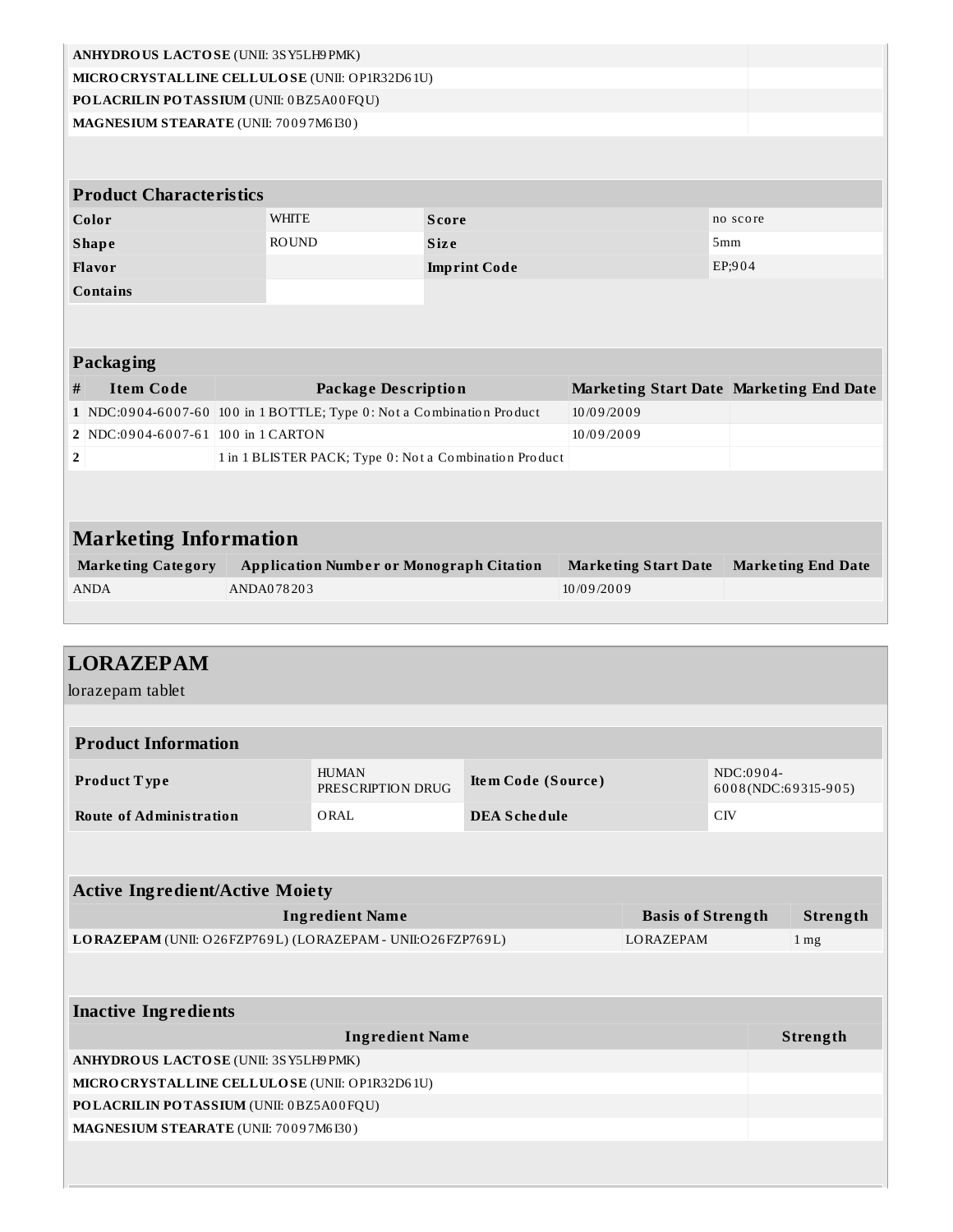| <b>Product Characteristics</b>                                        |              |                                                        |                     |            |                                                |           |                           |
|-----------------------------------------------------------------------|--------------|--------------------------------------------------------|---------------------|------------|------------------------------------------------|-----------|---------------------------|
| Color                                                                 | <b>WHITE</b> |                                                        | <b>Score</b>        |            |                                                | 2 pieces  |                           |
| <b>Shape</b>                                                          | <b>ROUND</b> |                                                        | <b>Size</b>         |            |                                                | 7mm       |                           |
| Flavor                                                                |              |                                                        | <b>Imprint Code</b> |            |                                                | EP;905;1  |                           |
| <b>Contains</b>                                                       |              |                                                        |                     |            |                                                |           |                           |
|                                                                       |              |                                                        |                     |            |                                                |           |                           |
|                                                                       |              |                                                        |                     |            |                                                |           |                           |
| <b>Packaging</b>                                                      |              |                                                        |                     |            |                                                |           |                           |
| <b>Item Code</b><br>#                                                 |              | <b>Package Description</b>                             |                     |            | <b>Marketing Start Date Marketing End Date</b> |           |                           |
| 1 NDC:0904-6008-60 100 in 1 BOTTLE; Type 0: Not a Combination Product |              |                                                        |                     | 10/09/2009 |                                                |           |                           |
| 2 NDC:0904-6008-61 100 in 1 CARTON                                    |              |                                                        |                     | 10/09/2009 |                                                |           |                           |
| $\overline{\mathbf{2}}$                                               |              | 1 in 1 BLISTER PACK; Type 0: Not a Combination Product |                     |            |                                                |           |                           |
|                                                                       |              |                                                        |                     |            |                                                |           |                           |
|                                                                       |              |                                                        |                     |            |                                                |           |                           |
| <b>Marketing Information</b>                                          |              |                                                        |                     |            |                                                |           |                           |
|                                                                       |              |                                                        |                     |            |                                                |           |                           |
|                                                                       |              |                                                        |                     |            |                                                |           |                           |
| <b>Marketing Category</b>                                             |              | <b>Application Number or Monograph Citation</b>        |                     |            | <b>Marketing Start Date</b>                    |           | <b>Marketing End Date</b> |
| <b>ANDA</b>                                                           | ANDA078203   |                                                        |                     | 10/09/2009 |                                                |           |                           |
|                                                                       |              |                                                        |                     |            |                                                |           |                           |
|                                                                       |              |                                                        |                     |            |                                                |           |                           |
| <b>LORAZEPAM</b>                                                      |              |                                                        |                     |            |                                                |           |                           |
| lorazepam tablet                                                      |              |                                                        |                     |            |                                                |           |                           |
|                                                                       |              |                                                        |                     |            |                                                |           |                           |
| <b>Product Information</b>                                            |              |                                                        |                     |            |                                                |           |                           |
|                                                                       |              | <b>HUMAN</b>                                           |                     |            |                                                | NDC:0904- |                           |
| Product Type                                                          |              | PRESCRIPTION DRUG                                      | Item Code (Source)  |            |                                                |           | 6009(NDC:69315-906)       |
| <b>Route of Administration</b>                                        |              | ORAL                                                   | <b>DEA Schedule</b> |            | CIV                                            |           |                           |
|                                                                       |              |                                                        |                     |            |                                                |           |                           |
|                                                                       |              |                                                        |                     |            |                                                |           |                           |
| <b>Active Ingredient/Active Moiety</b>                                |              |                                                        |                     |            |                                                |           |                           |
|                                                                       |              | <b>Ingredient Name</b>                                 |                     |            | <b>Basis of Strength</b>                       |           | Strength                  |
| LORAZEPAM (UNII: O26FZP769L) (LORAZEPAM - UNII:O26FZP769L)            |              |                                                        |                     |            | LORAZEPAM                                      |           | 2 <sub>mg</sub>           |
|                                                                       |              |                                                        |                     |            |                                                |           |                           |
|                                                                       |              |                                                        |                     |            |                                                |           |                           |

| Ingredient Name                                | Strength |
|------------------------------------------------|----------|
| ANHYDROUS LACTOSE (UNII: 3S Y5LH9 PMK)         |          |
| MICRO CRYSTALLINE CELLULOSE (UNII: OP1R32D61U) |          |
| POLACRILIN POTASSIUM (UNII: 0BZ5A00FQU)        |          |
| <b>MAGNESIUM STEARATE (UNII: 70097M6I30)</b>   |          |

# **Product Characteristics Color** WHITE **Score** 2 pieces **Shape** ROUND **Siz e** 8mm **Flavor Imprint Code** EP;906;2 **Contains**